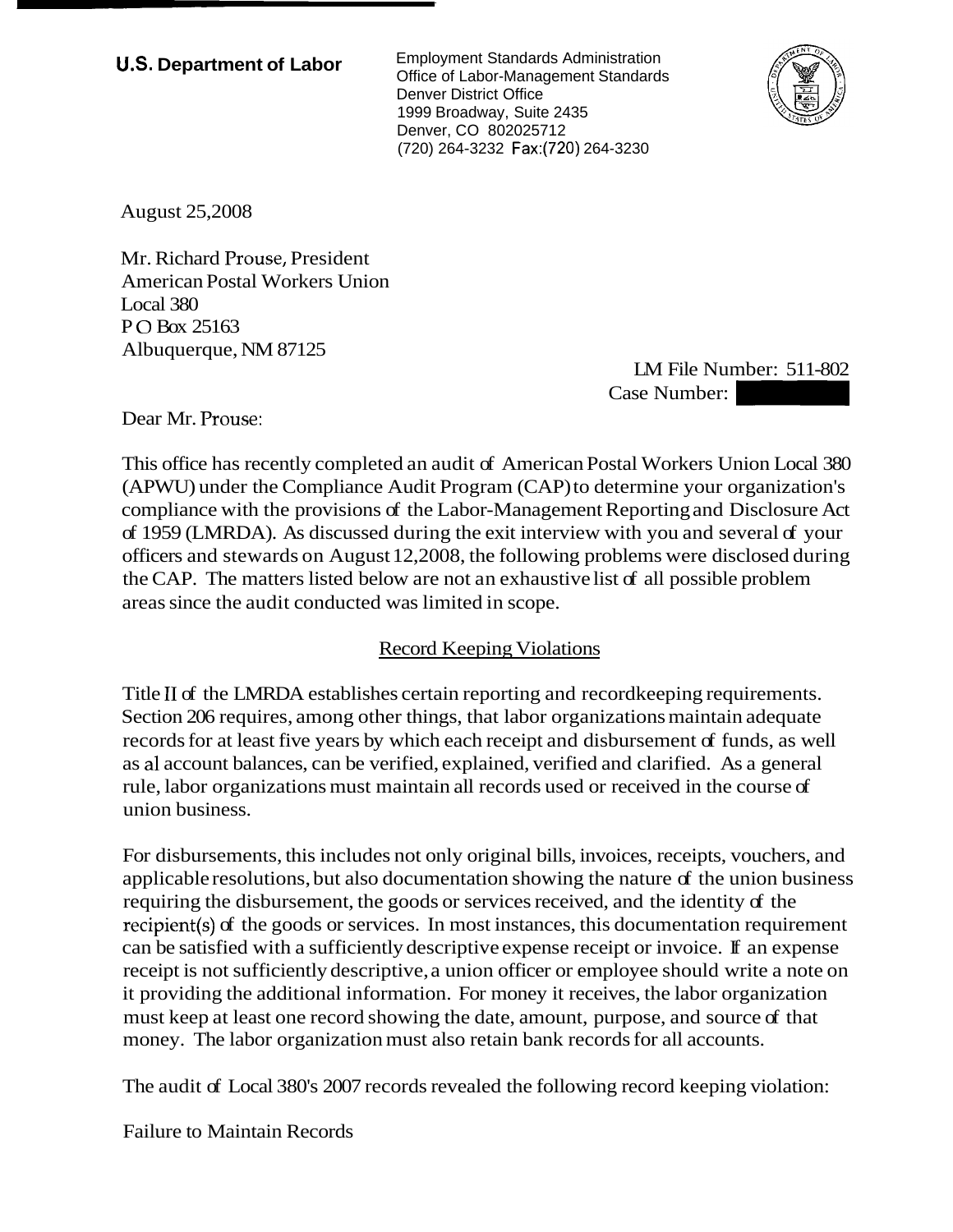Local 380 failed to maintain adequate records to verify, explain or clarify total disbursements of \$6,144.63. The checks missing proper documentation were check Local 380 failed to maintain adequate records to verify, explain or clarify total<br>disbursements of \$6,144.63. The checks missing proper documentation were check<br>for \$700.00; check for \$1,040.66. As previously noted shows l and check f<sub>o</sub> $r$ \$1,949.66. As previously noted above, labor organizations must retain receipts, bills and vouchers for all disbursements. The president and treasurer (or corresponding principle officers) of your union, who are required to sign your union's LM report, are responsible for properly maintaining union records.

Based on your assurance that Local 380 will retain adequate documentation in the future, OLMS will take no further enforcement action at this time regarding the above violations.

## Reporting Violations

The audit disclosed a violation of LMRDA Section 201(b), which requires labor organizations to file annual financial reports accurately disclosing their financial condition and operations.

Failure to File

Your union has not filed the Labor Organization Annual Report, Form LM-2, for fiscal years ending December 31,2006 and December 31,2007, as required by federal law. The law and regulations require the president and treasurer (or corresponding principal officers) of each labor organization to file an annual financial report with the Office of Labor-Management Standards (OLMS) within 90 days after the end of its fiscal year.

In view of the fact that the LMRDA does not provide for any extension of time for filing the delinquent reports, you are hereby officially notified that your union has not completed LM-2 reports for the years above mentioned, and the reports must be received by August 26,2008. In this regard your attention is directed to Sections 209 and 210 of the LMRDA, which provide penalties for failure to file.

I want to extend my personal appreciation to American Postal Workers Union Local 380 for the cooperation and courtesy extended during this compliance audit. I strongly recommend that you make sure this letter and the compliance assistance materials provided to you are passed on to future officers. If we can provide any additional assistance, please do not hesitate to call.



## Sincerelv,